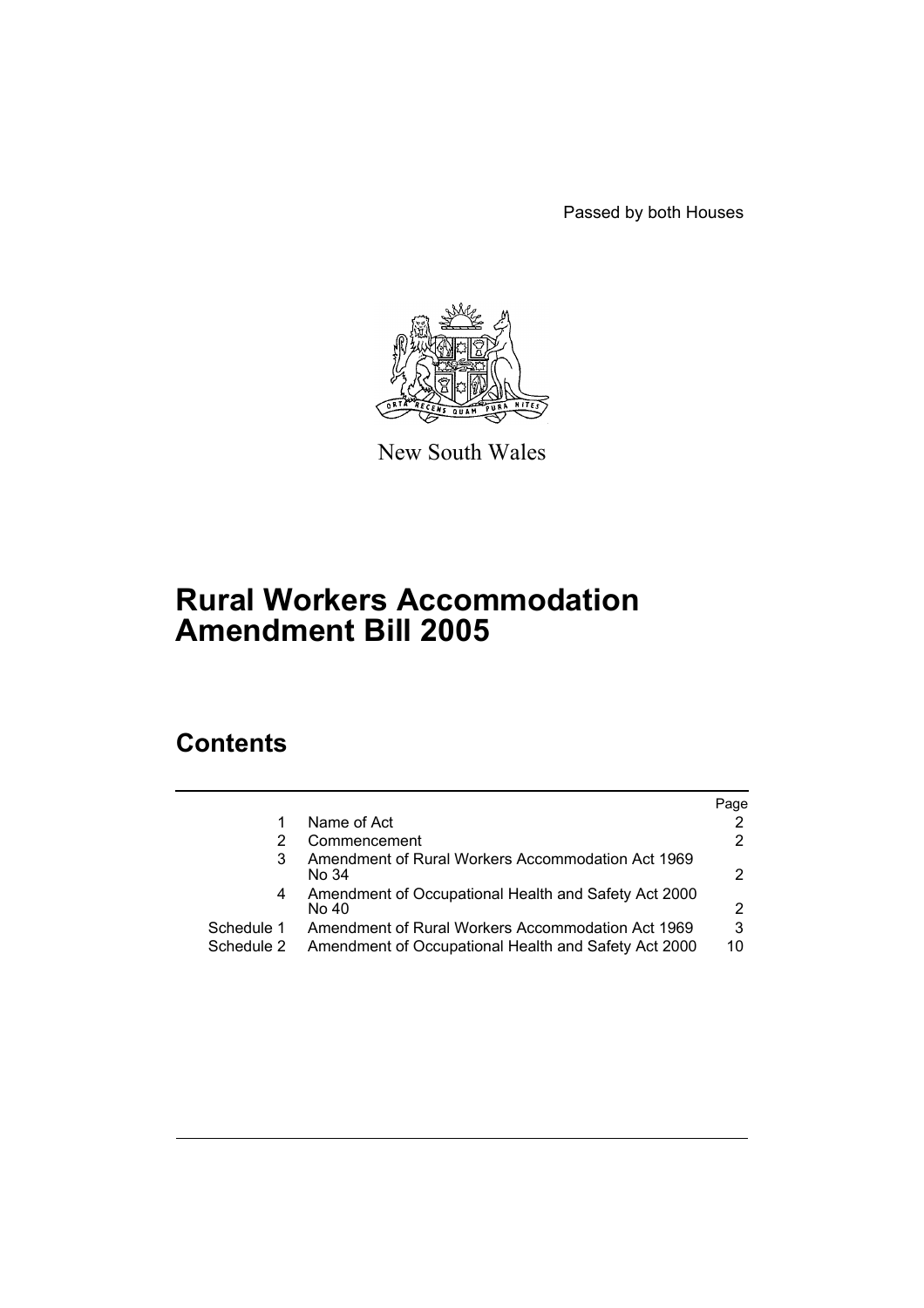*I certify that this PUBLIC BILL, which originated in the LEGISLATIVE ASSEMBLY, has finally passed the LEGISLATIVE COUNCIL and the LEGISLATIVE ASSEMBLY of NEW SOUTH WALES.*

> *Clerk of the Legislative Assembly. Legislative Assembly, Sydney, , 2005*



New South Wales

# **Rural Workers Accommodation Amendment Bill 2005**

Act No , 2005

An Act to amend the *Rural Workers Accommodation Act 1969* to make further provision for the accommodation of certain rural workers; to amend the *Occupational Health and Safety Act 2000*; and for other purposes.

*I have examined this Bill, and find it to correspond in all respects with the Bill as finally passed by both Houses.*

*Chairman of Committees of the Legislative Assembly.*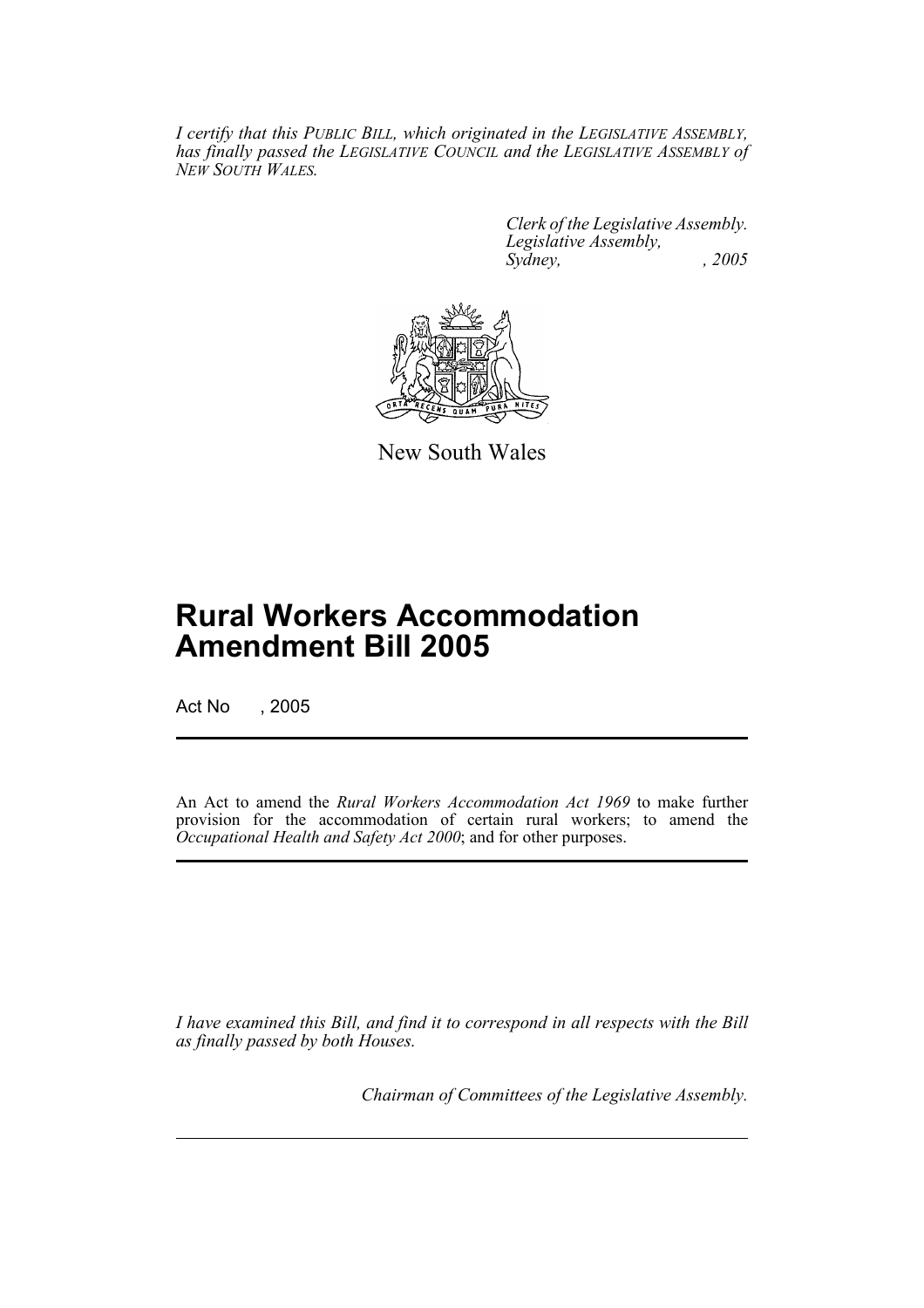## **The Legislature of New South Wales enacts:**

#### **1 Name of Act**

This Act is the *Rural Workers Accommodation Amendment Act 2005*.

## **2 Commencement**

This Act commences on a day or days to be appointed by proclamation.

## **3 Amendment of Rural Workers Accommodation Act 1969 No 34**

The *Rural Workers Accommodation Act 1969* is amended as set out in Schedule 1.

#### **4 Amendment of Occupational Health and Safety Act 2000 No 40**

The *Occupational Health and Safety Act 2000* is amended as set out in Schedule 2.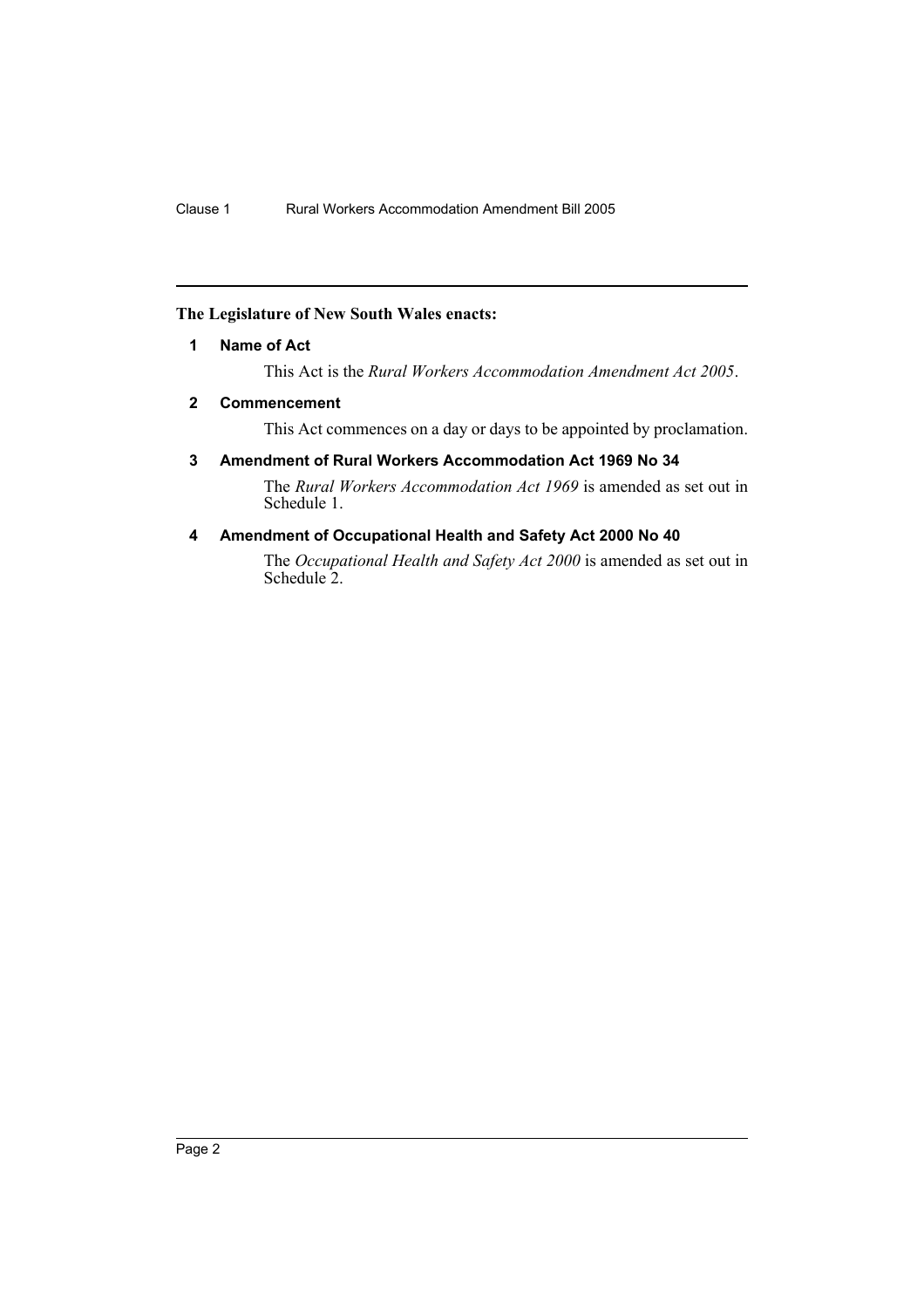Amendment of Rural Workers Accommodation Act 1969 Schedule 1

# **Schedule 1 Amendment of Rural Workers Accommodation Act 1969**

(Section 3)

**[1] Part 1, heading**

Insert before section 1:

## **Part 1 Preliminary**

**[2] Section 1 Name of Act**

Omit section 1 (2).

**[3] Section 2 Repeal**

Omit section 2 (2) and (3).

## **[4] Section 3**

Omit the section. Insert instead:

#### **3 Definitions**

In this Act:

*accommodation* means residential accommodation.

*agricultural or pastoral occupation* means work in or in connection with:

- (a) the sowing, raising, or harvesting of crops of grain, fodder, sugar cane, fruit, or any other crop or farm produce whether grown for food or not, or
- (b) the management, rearing, grazing or feeding of animals that are being kept or raised for a commercial purpose, or
- (c) shearing or crutching of animals, or
- (d) scouring, sorting or pressing of wool, or
- (e) dairying, or
- (f) any other occupation carried on in connection with, or as ancillary to, an occupation mentioned in paragraph (a), (b), (c), (d) or (e) of this definition.

*code of practice* means a code of practice in force under Part 3. *rural premises* means farm, orchard, pastoral holding, or other

agricultural or rural holding. *rural worker* means a person who works at rural premises in an

agricultural or pastoral occupation.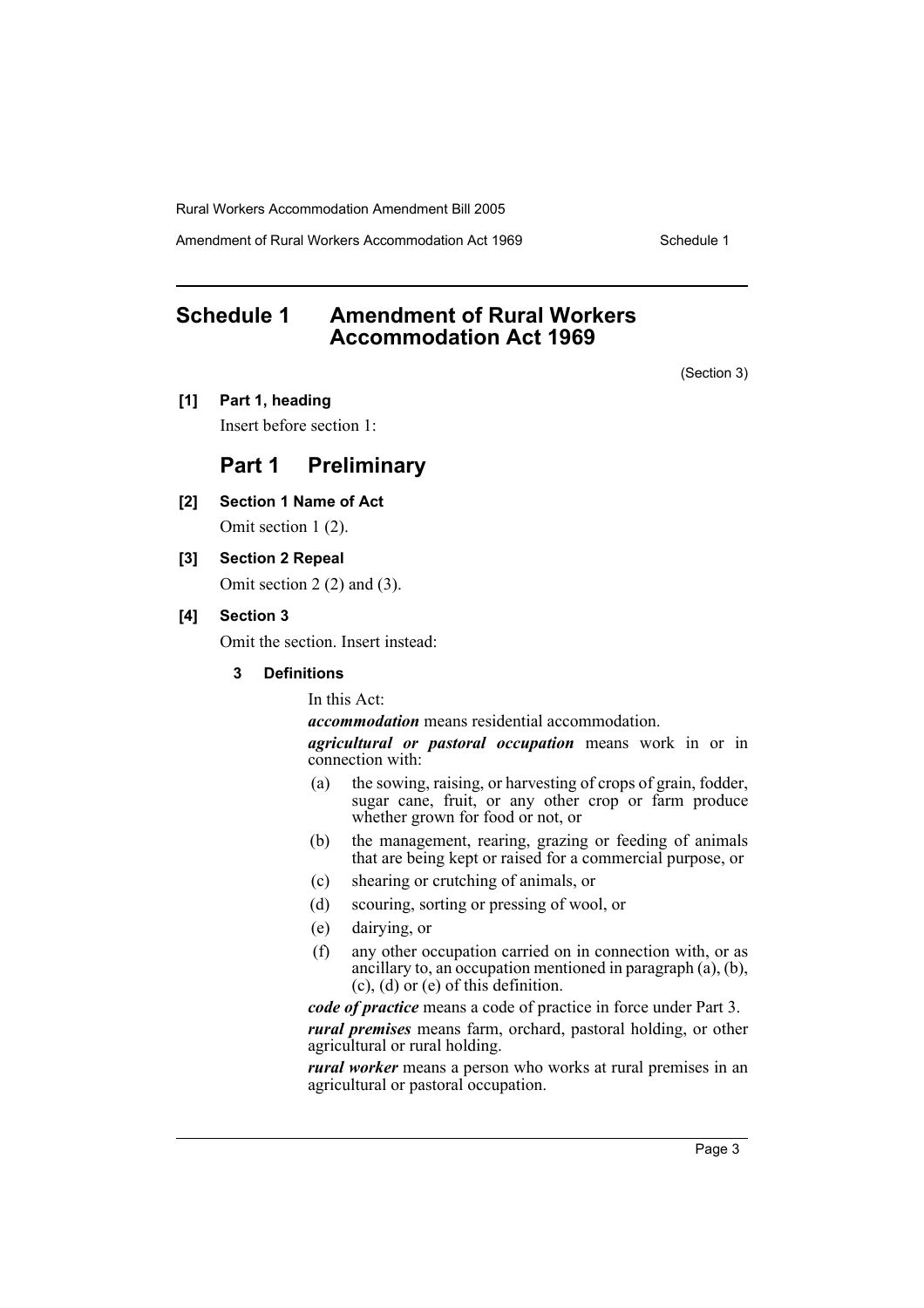Schedule 1 Amendment of Rural Workers Accommodation Act 1969

*WorkCover* means the WorkCover Authority constituted by the *Workplace Injury Management and Workers Compensation Act 1998*.

## **[5] Section 4 Construction**

Omit the section.

## **[6] Parts 2–6 and Schedule 1**

Omit sections 5–18 and the Schedule. Insert instead:

# **Part 2 Provision of accommodation**

#### **5 Accommodation to be provided for rural worker**

A person who has control of rural premises must provide suitable accommodation to a rural worker who works at the rural premises if due to the nature of the work, the rural worker must live for a period exceeding 24 hours at or near the rural premises.

Maximum penalty: 250 penalty units.

**6 Cost of accommodation** (cf section 22 of Occupational Health and Safety Act 2000)

> The accommodation provided for a rural worker is, subject to any contrary provision of a Commonwealth or State industrial instrument applicable to the worker, to be provided free of cost to the worker.

#### **7 Civil liability not affected** (cf section 32 of Occupational Health and Safety Act 2000)

Nothing in this Part is to be construed:

- (a) as conferring a right of action in any civil proceedings in respect of any contravention, whether by act or omission, of any provision of this Part, or
- (b) as conferring a defence to an action in any civil proceedings or as otherwise affecting a right of action in any civil proceedings.
- **8 Defence** (cf section 28 of Occupational Health and Safety Act 2000)

It is a defence to any proceedings against a person for an offence against a provision of this Act or the regulations if the person proves that:

(a) it was not reasonably practicable for the person to comply with the provision, or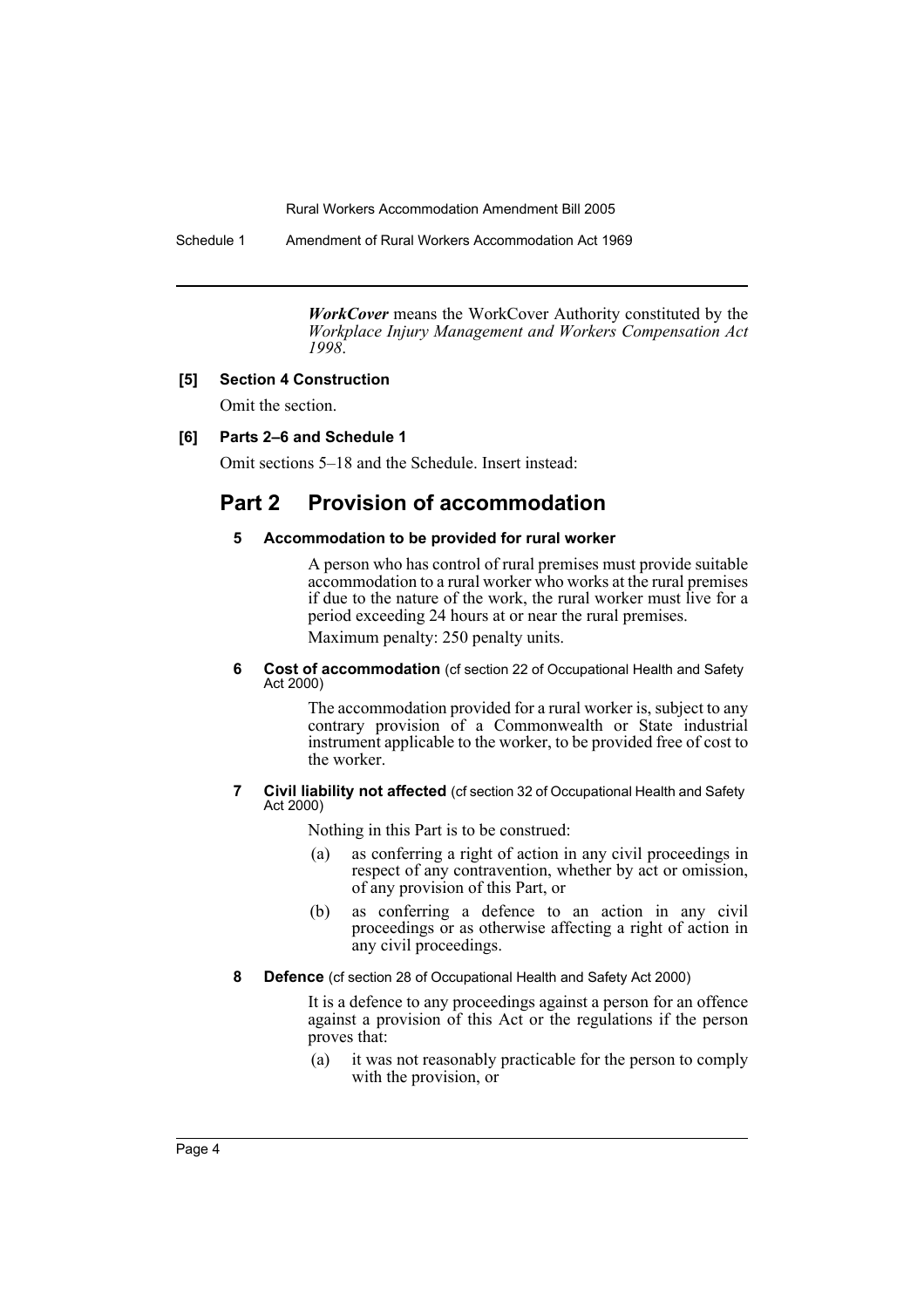Amendment of Rural Workers Accommodation Act 1969 Schedule 1

(b) the commission of the offence was due to causes over which the person had no control and against the happening of which it was impracticable for the person to make provision.

# **Part 3 Codes of practice**

**9 Purpose of codes** (cf section 40 of Occupational Health and Safety Act 2000)

> The purpose of a code of practice is to provide practical guidance to persons who have control of rural premises with respect to the type and nature of accommodation that is suitable for rural workers for the purposes of this Act.

- **10 WorkCover may prepare draft codes** (cf section 41 of Occupational Health and Safety Act 2000)
	- (1) WorkCover may prepare draft codes of practice.
	- (2) A code of practice may refer to or incorporate, with or without modification, a document prepared or published by a body specified in the code, as in force at a particular time or from time to time.
- **11 Consultation on draft codes** (cf section 42 of Occupational Health and Safety Act 2000)
	- (1) WorkCover is to consult with such organisations or persons as the Minister may direct about a draft code and may consult with such others as WorkCover thinks appropriate.
	- (2) WorkCover is to take into consideration any submissions it receives that relate to a draft code before it makes any recommendation to the Minister for its approval.
- **12 Approval of codes by Minister** (cf section 43 of Occupational Health and Safety Act 2000)

The Minister may, having regard to any recommendation of WorkCover, approve a code of practice.

- **13 Publication, commencement and availability of codes** (cf section 44 of Occupational Health and Safety Act 2000)
	- (1) An approved code of practice:
		- (a) is to be published in the Gazette, and
		- (b) takes effect on the day on which it is so published or, if a later day is specified in the code for that purpose, on the later day so specified.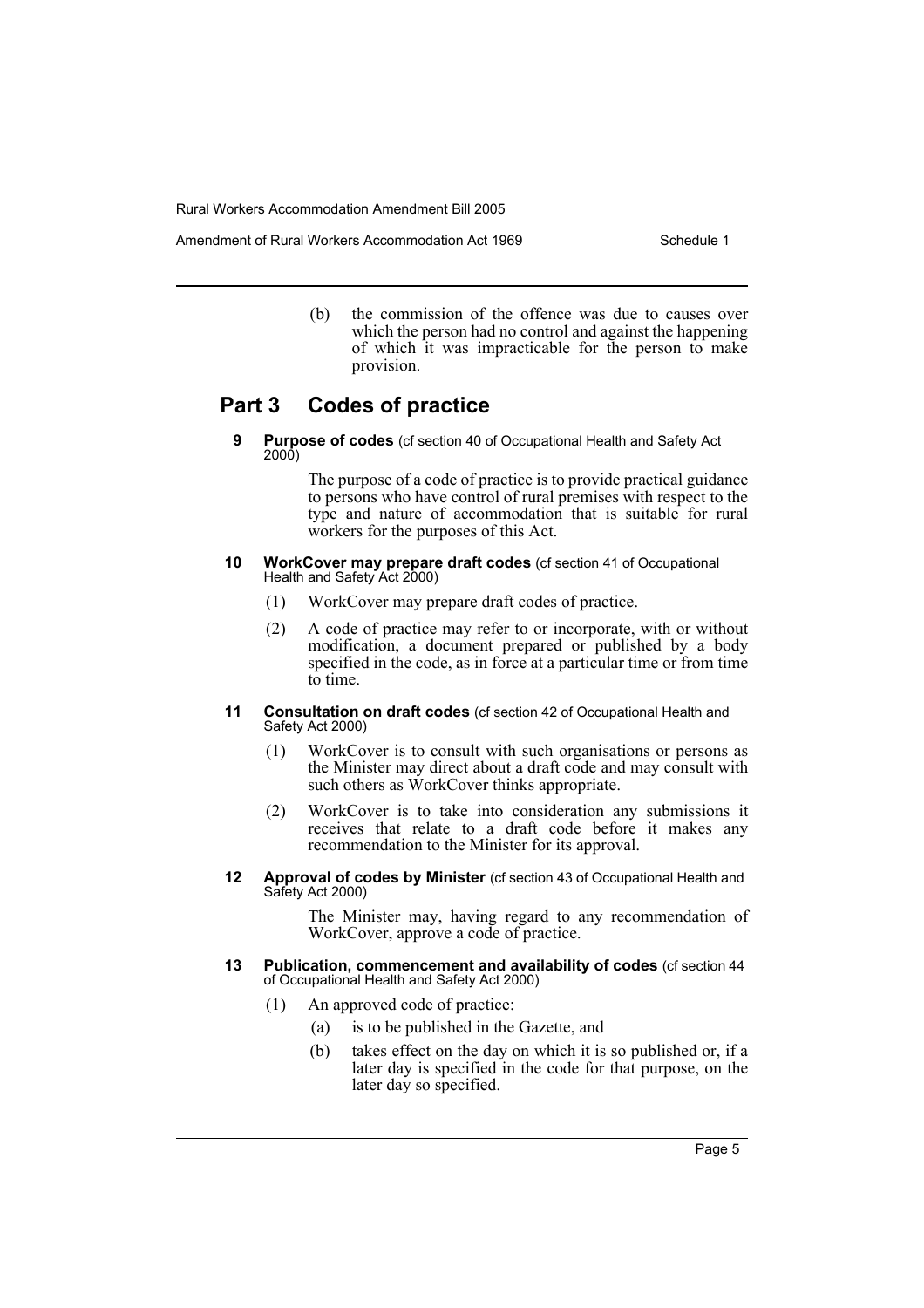Schedule 1 Amendment of Rural Workers Accommodation Act 1969

- (2) The following are to be made available for public inspection without charge at the principal office of WorkCover during normal office hours:
	- (a) a copy of each code of practice,
	- (b) if an approved code of practice has been amended, a copy of the code as so amended,
	- (c) if an approved code of practice refers to or incorporates any other document prepared or published by a specified body, a copy of each such document.
- **14 Amendment or revocation of codes** (cf section 45 of Occupational Health and Safety Act 2000)

An approved code of practice may be amended or revoked by an instrument prepared, approved and published in accordance with the relevant procedures of this Part with respect to codes of practice.

- **15 Use of codes** (cf section 46 of Occupational Health and Safety Act 2000)
	- (1) In any proceedings for an offence against this Act or the regulations:
		- (a) an approved code of practice that is relevant to any matter which it is necessary for the prosecution to prove to establish the commission of the offence by a person is admissible in evidence in those proceedings, and
		- (b) the person's failure at any material time to observe the code is evidence of the matter to be established in those proceedings.
	- (2) A person is not liable to any civil or criminal proceedings by reason only that the person has failed to observe an approved code of practice.

## **Part 4 Application of Occupational Health and Safety Act 2000**

#### **16 Act adds to protection provided by OH&S Act**

If a provision of the *Occupational Health and Safety Act 2000* or the regulations under that Act applies to rural premises to which this Act applies, that provision continues to apply, and must be observed, in addition to this Act or the regulations under this Act.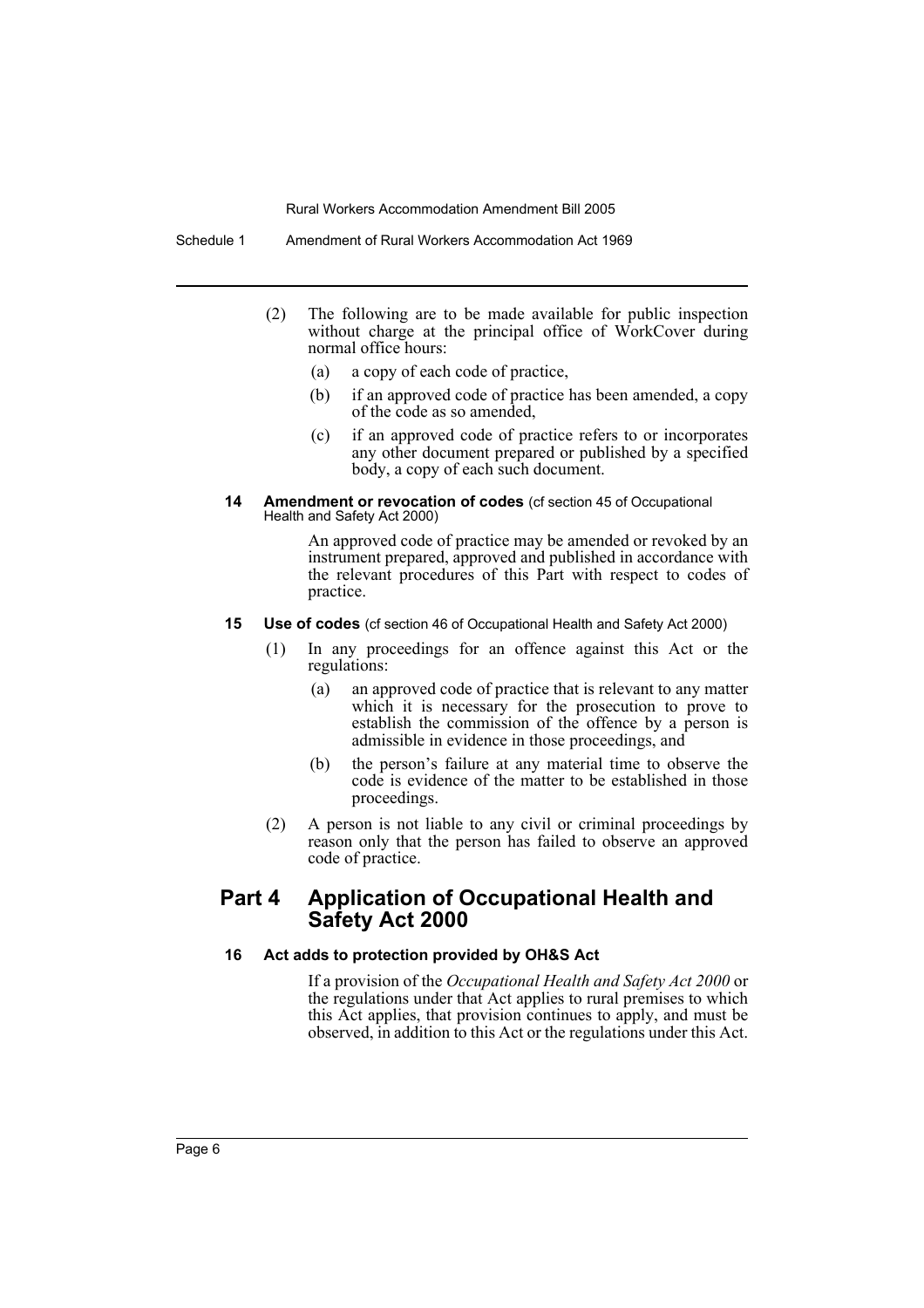Amendment of Rural Workers Accommodation Act 1969 Schedule 1

#### **17 OH&S Act prevails**

The provisions of the *Occupational Health and Safety Act 2000* and the regulations under that Act prevail, to the extent of any inconsistency, over the provisions of this Act (other than section 6) and the regulations under this Act.

#### **18 Compliance with this Act is no defence to prosecution under OH&S Act**

Compliance with this Act or the regulations, or with any requirement imposed under this Act or the regulations, is not in itself a defence in any proceedings for an offence against the *Occupational Health and Safety Act 2000* or the regulations under that Act.

## **19 Relationship between duties under this Act and OH&S Act**

Evidence of a relevant contravention of this Act or the regulations is admissible in any proceedings for an offence against the *Occupational Health and Safety Act 2000* or the regulations under that Act.

## **20 No double jeopardy**

Where an act or omission constitutes an offence:

- (a) under this Act or the regulations, and
- (b) under the *Occupational Health and Safety Act 2000* or the regulations under that Act,

the offender is not liable to be punished twice in respect of the offence.

# **Part 5 Enforcement**

## **21 Application of Occupational Health and Safety Act 2000**

- (1) Parts 5, 6 and 7, and sections 136 and 137, of the *Occupational Health and Safety Act 2000* (and any regulations under those provisions) extend to this Act (and its enforcement).
- (2) Accordingly, for that purpose a reference in the applied provisions to that Act or those regulations includes a reference to this Act and the regulations under this Act.
- (3) For the purposes of this section:
	- (a) premises that are used for accommodation provided for a rural worker for the purposes of this Act are taken to be a place of work, and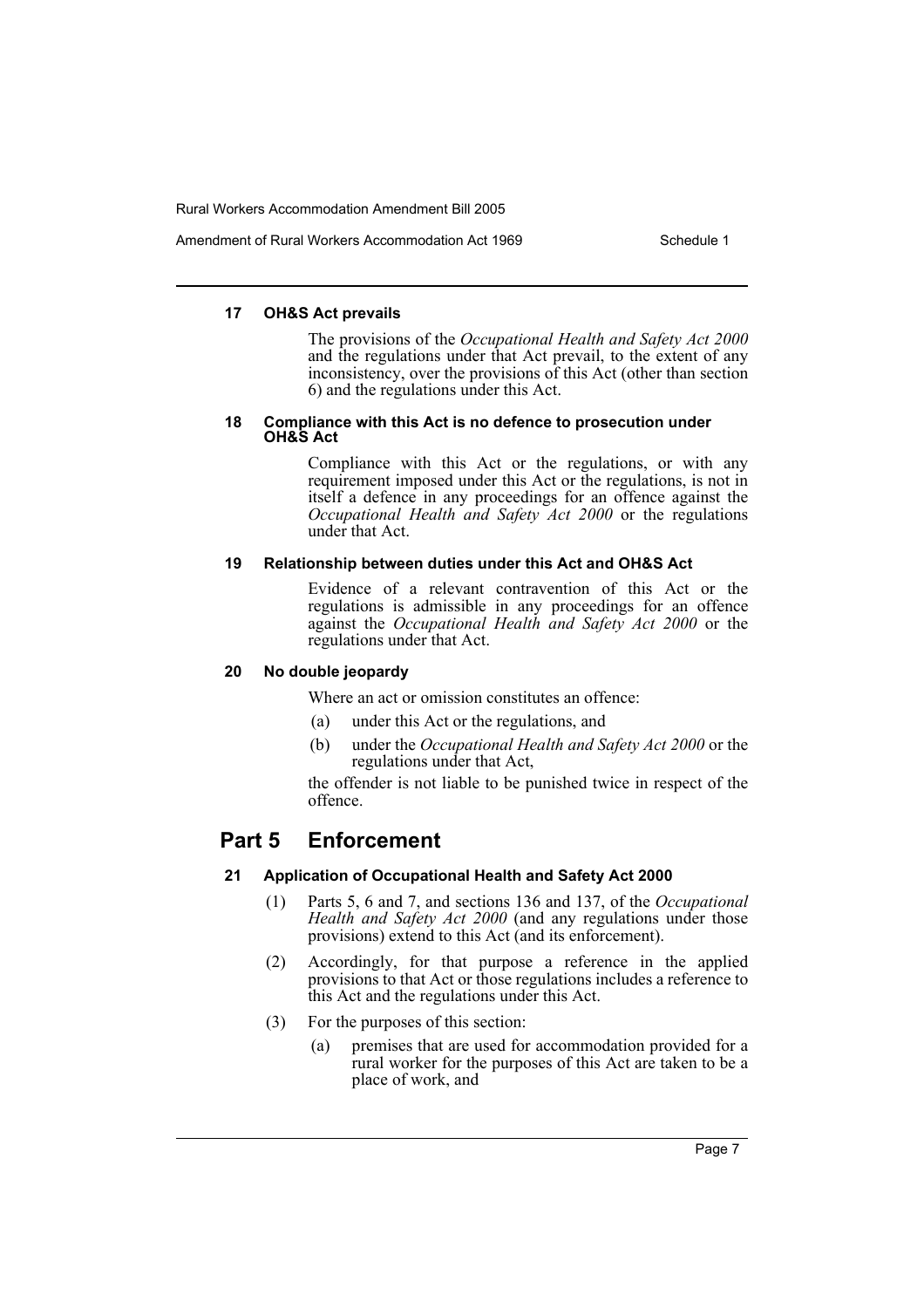Schedule 1 Amendment of Rural Workers Accommodation Act 1969

- (b) in relation to such premises, the reference to the occupier of the premises in sections 57 (a) and 80 of the *Occupational Health and Safety Act 2000* is taken to be a reference to the rural worker resident in premises.
- (4) The regulations may make other provisions modifying the applied provisions for the purposes of this section.

## **Part 6 Miscellaneous**

#### **22 Offences by corporations—liability of directors and managers**

- (1) If a corporation contravenes, whether by act or omission, any provision of this Act or the regulations, each director of the corporation, and each person concerned in the management of the corporation, is taken to have contravened the same provision unless the director or person satisfies the court that:
	- (a) he or she was not in a position to influence the conduct of the corporation in relation to its contravention of the provision, or
	- (b) he or she, being in such a position, used all due diligence to prevent the contravention by the corporation.
- (2) A person may be proceeded against and convicted under a provision pursuant to subsection (1) whether or not the corporation has been proceeded against or been convicted under that provision.
- (3) Nothing in subsection (1) prejudices or affects any liability imposed by a provision of this Act or the regulations on any corporation by which an offence against the provision is actually committed.
- (4) In the case of a corporation that is a local council, a member of the council (in his or her capacity as such a member) is not to be regarded as a director or person concerned in the management of the council for the purposes of this section.

#### **23 Regulations**

- (1) The Governor may make regulations, not inconsistent with this Act, for or with respect to any matter that by this Act is required or permitted to be prescribed or that is necessary or convenient to be prescribed for carrying out or giving effect to the objects of this Act.
- (2) The regulations may apply, adopt or incorporate any publication as in force at a particular time or from time to time.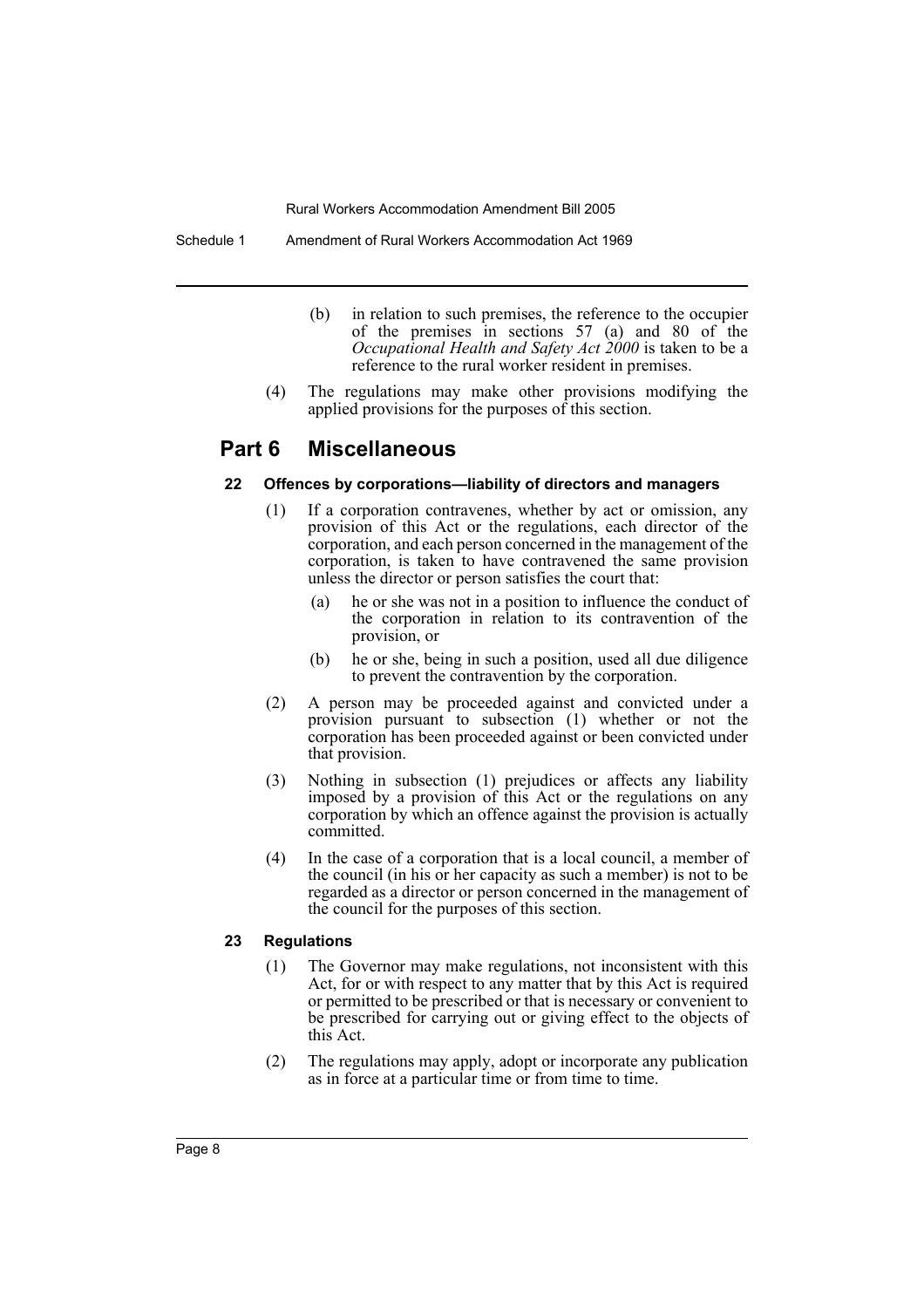Amendment of Rural Workers Accommodation Act 1969 Schedule 1

(3) The regulations may create offences punishable by a penalty not exceeding 100 penalty units.

#### **24 Savings and transitional provisions**

Schedule 1 has effect.

# **Schedule 1 Savings and transitional provisions**

(Section 24)

#### **1 Regulations**

(1) The regulations may contain provisions of a savings or transitional nature consequent on the enactment of the following Acts:

*Rural Workers Accommodation Amendment Act 2005*

- (2) Any such provision may, if the regulations so provide, take effect from the date of assent to the Act concerned or a later date.
- (3) To the extent to which any such provision takes effect from a date that is earlier than the date of its publication in the Gazette, the provision does not operate so as:
	- (a) to affect, in a manner prejudicial to any person (other than the State or an authority of the State), the rights of that person existing before the date of its publication, or
	- (b) to impose liabilities on any person (other than the State or an authority of the State) in respect of anything done or omitted to be done before the date of its publication.